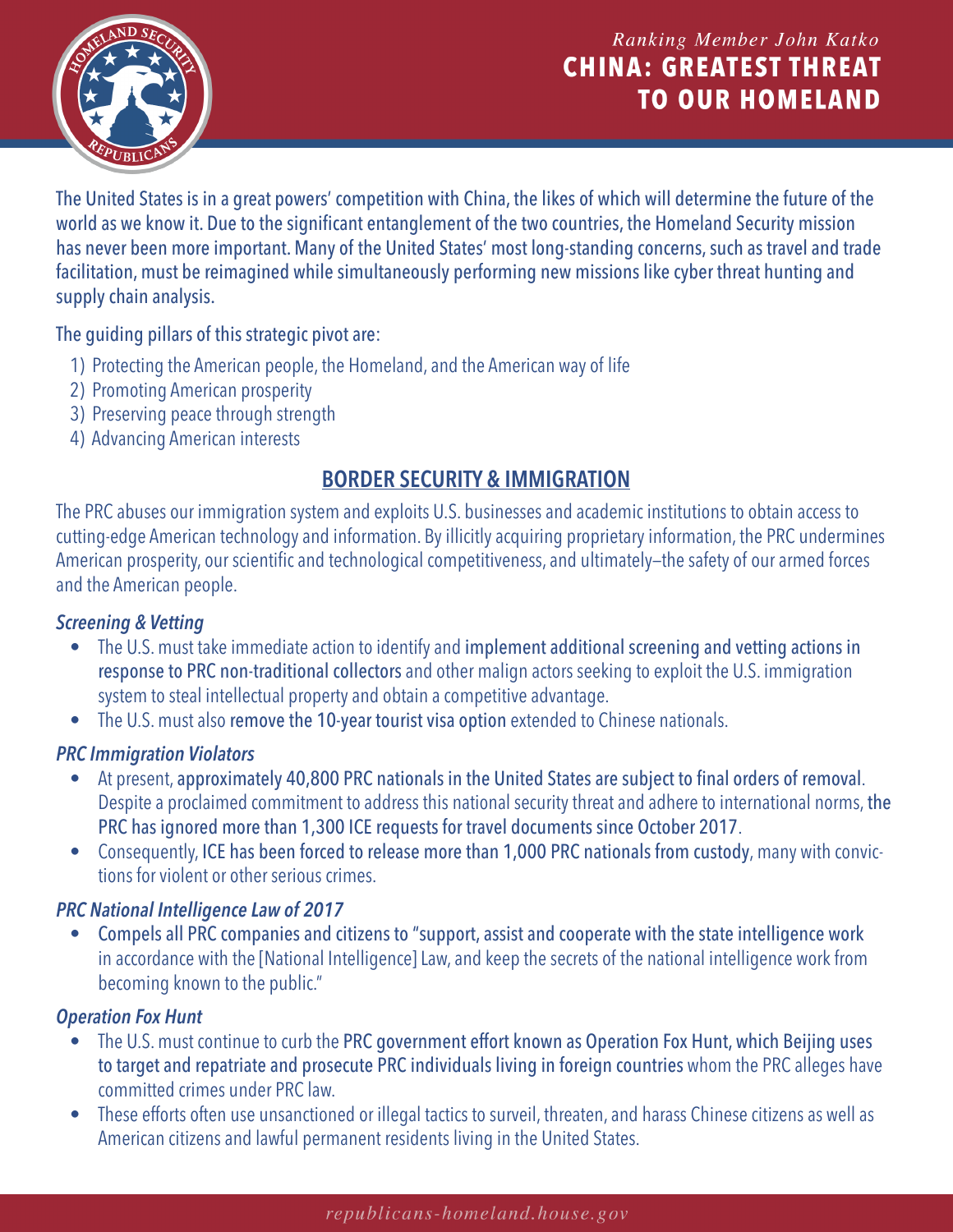## *Drug & Human Trafficking*

• PRC-based transnational criminal organizations' penetration of illicit networks within the Western Hemisphere allow the traffic of fentanyl, illicit drug precursors, and other harmful substances endangering U.S. communities via the Southwest border, international mail shipments, and express consignment operations.

# **TRADE & ECONOMIC SECURITY**

The promise of access to China's expansive market has drawn U.S. businesses to the PRC. Many decisions that appear advantageous to the indiviual businesses in the short term can put the company, its clients, and the nation at risk. Overdependence on a supplier country that can manipulate prices and drive free-market competitors out of business makes the Homeland and the American people vulnerable.

# *Supply Chain Security*

- COVID-19 has spotlighted adversaries' potential weaponization of U.S. supply-chain dependencies.
- The U.S. must address trade asymmetries, such as PRC efforts to dominate critical technologies and target U.S. vaccine research and prioritize the assessment of key supply-chain dependencies of critical infrastructure.

# *Malign Foreign Investment & Business*

- Protecting the Homeland from nefarious foreign investment by providing security guidance involving U.S. businesses and U.S. telecommunications has never been more important.
- DHS plays an active role in the Committee on Foreign Investment in the United States (CFIUS) and the Committee for the Assessment of Foreign Participation in the United States Telecommunications Services Sector (Team Telecom).

# *Counterfeit, Forced-Labor & Pirated Goods*

- Illegal products undercut competitively produced goods, reinforce a forced labor system that contradicts American values, and pose a health and safety risk to millions of Americans nationwide (e.g., faulty airbags, defective toys, substandard medical equipment, etc.).
- CBP issued an unprecedented 8 Withhold Release Orders (WROs) against goods from China to prevent the importation of key products made with forced labor.

# *Intellectual Property Rights Protection*

- The U.S. must be vigilant in supporting companies, academia, and State, Local, Tribal and Territorial (SLTT) partners with intellectual property theft deterrence, prevention, mitigation, and response.
- The ICE HSI-led Export Enforcement Coordination Center (E2C2) curbs the illicit transfer of sensitive, exportcontrolled items from U.S. industry and in 2020 alone CBP prevented \$287 million in duties from being evaded, of which 90 percent were connected to manufacturers in China.

# **CYBERSECURITY & CRITICAL INFRASTRUCTURE**

Safeguarding the Homeland's critical infrastructure and cyberspace is the preeminent and most complex security issue the U.S. faces. Data is the oil of the modern information age and the PRC is increasing its efforts to consolidate global collection as part of an ongoing, comprehensive effort designed to build its economic strength, shape international information and hold infrastructure under threat in line with its geopolitical and security interests.

# *Sophisticated Threat Actor*

- Chinese President Xi Jinping has consistently highlighted his objective for China to emerge as a 'cyber superpower.'
- China aspires to become not only the world's largest nation in cyberspace but also among the most powerful.
- China's Ministry of State Security (MSS) has emerged as a highly capable actor in cyberspace, demonstrating